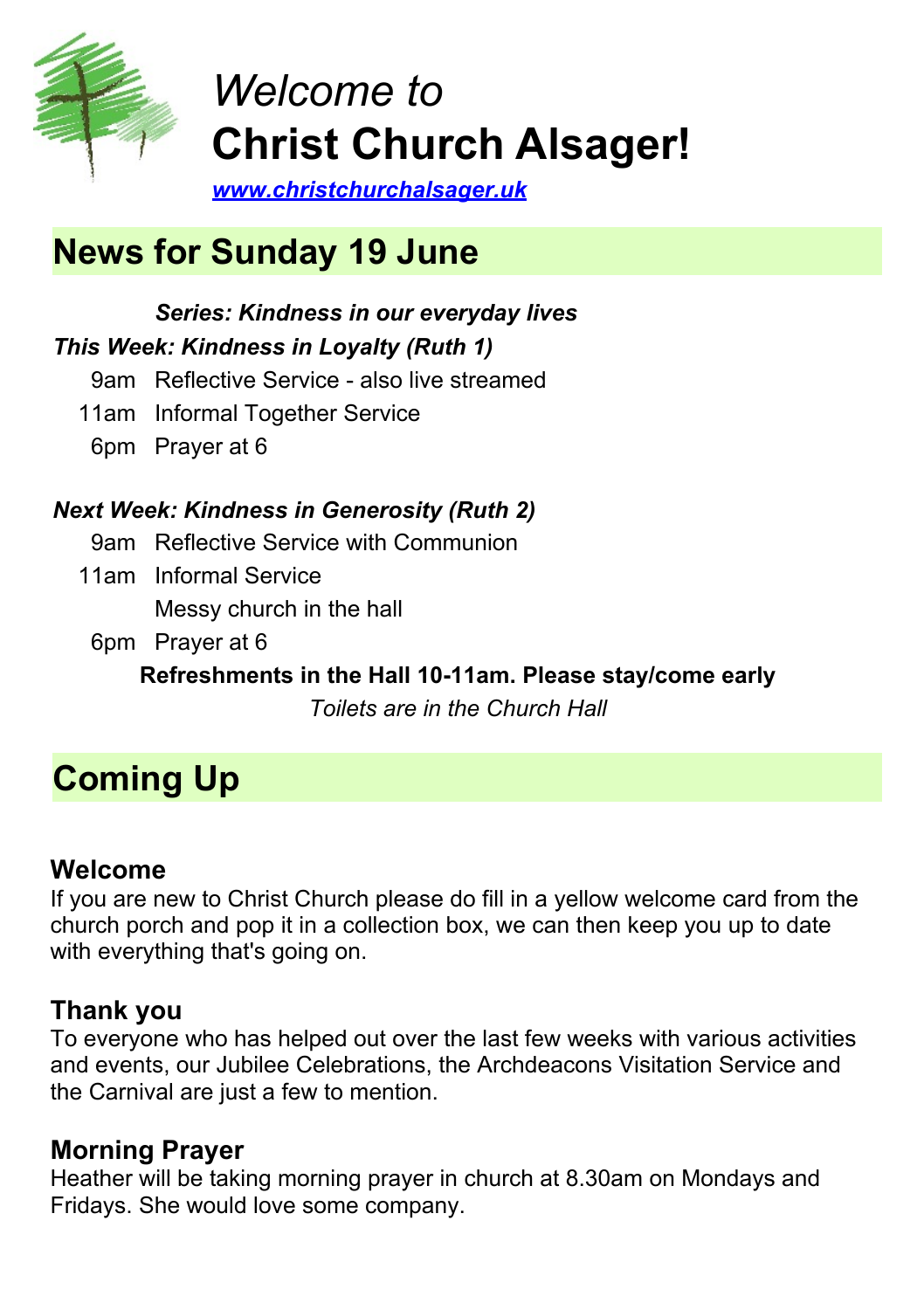# **ACTS 435**

We currently have one live request on the ACTS 435 scheme for a fridge / freezer. Search ill health, northwest.

## **Help needed for Sun 26 June**

Due to holidays the messy church team is severely depleted next Sunday the 26 June. If you can help as a one off please speak to Imi or Daran ASAP.

### **Teams**

We urgently need extra people to assist on the following teams:

### **Parent chat on Monday mornings**,

**Tea on Tuesday afternoons**

**Chat and chill on Friday afternoons** . specifically female helpers.

**Coffee and Communion first or third Thurs -** cake bakers,helpers and drivers **Big breakfast Monday mornings**

Please pray about these areas of need and see if God is calling you. If you would like to know more please speak to Daran, Debbie, Imi or Sam.

## **Messy Church**

Sun 26 June 11am -1pm Fun, faith & food for families. Includes light lunch. Everyone welcome. Contact the office to book: christchurchoffice@hotmail.co.uk



## **Foodbank**

This week they are in need of cereals, biscuits, long life UHT milk, and tuna. They also have a **new** facebook page, please like it and share it. i<https://www.facebook.com/Alsager-and-District-Foodbank-100202886066437>

### **Rota**

We will soon be doing the next rota, please consider joining a team if you aren't already on one. If you are on a team thank you so much, please can you let me know your availability from Aug - Dec.

### **Magazine**

The new magazine is now available from the church and hall.

### **Prayer requests**

We have a confidential prayer request email address:

[prayer@christchurchalsager.uk](mailto:prayer@christchurchalsager.uk) please email your prayer requests to this address and the contents will be sent to our prayer ministry team who will pray for you. Prayer requests can be anonymous if you would prefer.

**There's lots going on at Christ Church... Something for everyone, of any age.**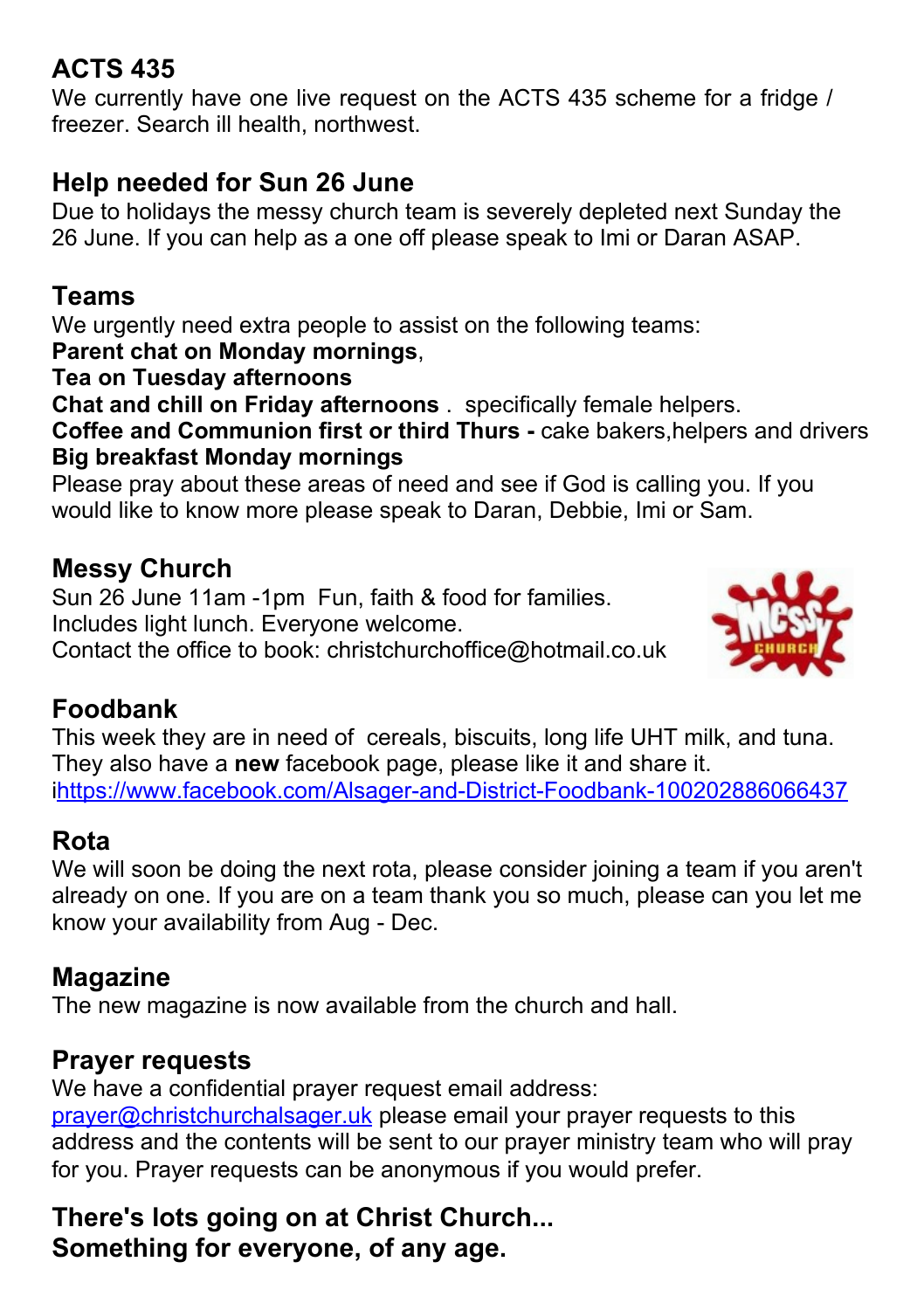### **This week, please pray for: Heather Kemball**

For all our church groups For the work of the and the teams that enable them to run.

### **Church Community Far Out**

foodbank, and those who are in need in our local community.

Ukraine, pray for an urgent ceasefire and a withdrawal of Russian forces.

### **Coffee & Communion**

*1st & 3rd Thursdays 10.30am in Hall*

- **7 July** Contact Pam if you need a lift 874521
- **21 July** Contact Adrienne if you need a lift 875072

### **Oakhanger Services**

*All services 6.30pm at the Oakhanger Church and Community Centre, Butterton Lane.*

**19 June** Evening Service

**3 July** Communion Service

### **Dennis Round Court**

*2nd Tuesday at 10.30am in Dennis Round Court Lounge, Hall Drive*

**12 July** Morning Worship

### **Prayer at 6 and 7.14**

*Join us on Sundays 6-7pm (weekly) 1st Monday @7.14am in the hall*

### **Growth Groups**

Make friends, have fun and grow in faith! Growth Groups meet during the week (daytime or evening). Please speak to Daran if you are interested in joining one.

### **This Week - Monday 20 June**

| Mon             |                                        |
|-----------------|----------------------------------------|
| 8.00am          | BB@C                                   |
| 8.30am          | <b>Morning Prayer</b>                  |
| 10.00am         | Parent Chat                            |
| 1.30pm          | Cherubs                                |
| Tues            |                                        |
| 1 <sub>pm</sub> | Craft Group                            |
| 4pm             | Tea on Tuesday                         |
| Weds            |                                        |
| 7.30pm          | Alpha                                  |
| Thur            |                                        |
| 7pm             | Ablaze youth club with Wesley<br>Place |
| Fri             |                                        |
| 8.30am          | <b>Morning Prayer</b>                  |
| 3.15pm          | Chat and Chill                         |
|                 |                                        |

### **Diary Dates**

| 26 June | <b>Messy Church</b>  |
|---------|----------------------|
| 2 July  | Fun Day              |
| 4 July  | Prayer @ 7.14        |
| 11 July | <b>PCC</b>           |
| 16 July | MAP day with PCC     |
| 17 July | Messy church and BBQ |
| 1 Aug   | Prayer @ 7.14        |
| 12 Sep  | <b>PCC</b>           |
| 24 Sep  | Mama Mia social      |